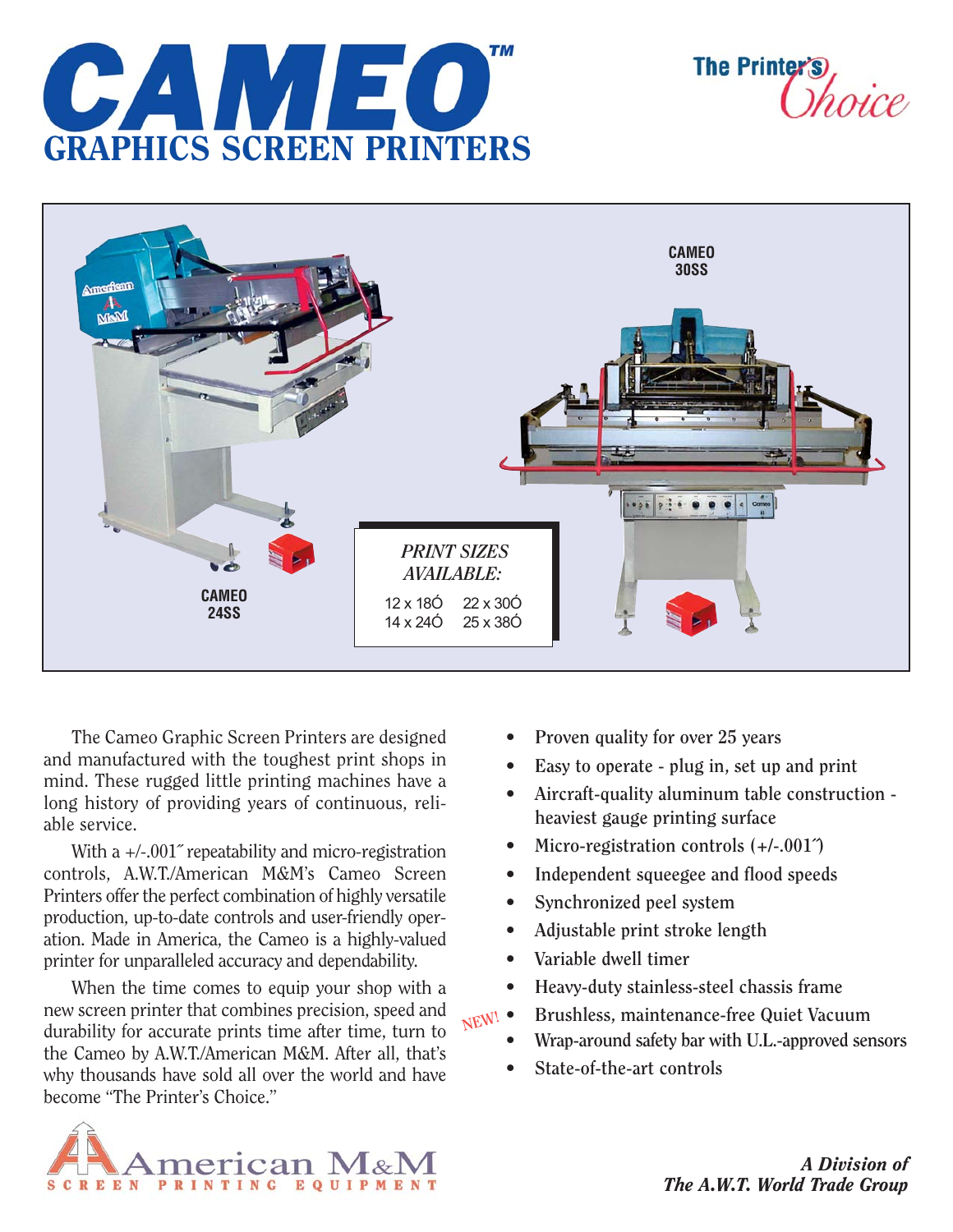#### STANDARD FEATURES

- **Aircraft-quality aluminum print bed**
- **Micro-registration**
- **Independent print/flood speed control**
- **Brushless Quiet Vacuum**
- **Adjustable print stroke**
- **Off-contact peel control**
- **Squeegee control**
- **Wrap-around safety bar**
- **Foot pedal switch**

### **OPTIONS**

- **Masterframe (for Cameo 24SS)**
- **T-shirt attachment**
- **Pneumatically-operated registration guides**
- **Front or rear pneumatic screen clamps**
- **Crank-adjustable table height**
- **Extra squeegee holders or floodbars**
- **Spare parts package**
- **240 V and/or 50 Hz**

*Your Complete Manufacturing Source for Screen Printing Equipment, Supplies, Parts & Remanufactured Services*

# **CAMEO** 18 & 24SS



**Up-front Controls Easily accessible, up-front controls for easy setup and operation**



**Smooth Carriage Movement Easily accessible squeegee and floodbar adjustments for easy setup**

### SPECIFICATIONS

| <b>Model</b>                | Cameo 18                 | <b>Cameo 24SS</b>        |
|-----------------------------|--------------------------|--------------------------|
| Vacuum/print area           | $12 \times 18$ "         | $14 \times 24$ "         |
|                             | 30.5 x 45.7 cm           | $35.5 \times 61$ cm      |
| Table size                  | $19.5 \times 26.5$ "     | 22.5 x 30.75"            |
| Print table height          | 39"                      | 39 <sup>7</sup>          |
| <b>Screen frame size</b>    | 23.5 x 27.5"             | 26 x 33.5"               |
| <b>Speed Cycle</b>          | 1,200 IPH                | 1,000 IPH                |
| <b>Machine DIMS (LxWxH)</b> | 54 x 36 x 57"            | 54 x 36 x 57"            |
| <b>Take-off DIMS</b>        | NА                       | NA.                      |
| <b>Standard electrical</b>  | 120 V, 1 Ph, 60 Hz, 15 A | 120 V, 1 Ph, 60 Hz, 15 A |
| <b>Shipping weight</b>      | 375 lbs. (170 kg)        | 425 lbs. (193 kg)        |

*Electrical specifications available for all countries.*

*Our policy is one of continuous improvement. Therefore, we reserve the right to change specifications without prior notice.*



**CAMEO 24SS**



**Registration Multi-directional micro-adjustable printing table with witness grids for fast and easy registration**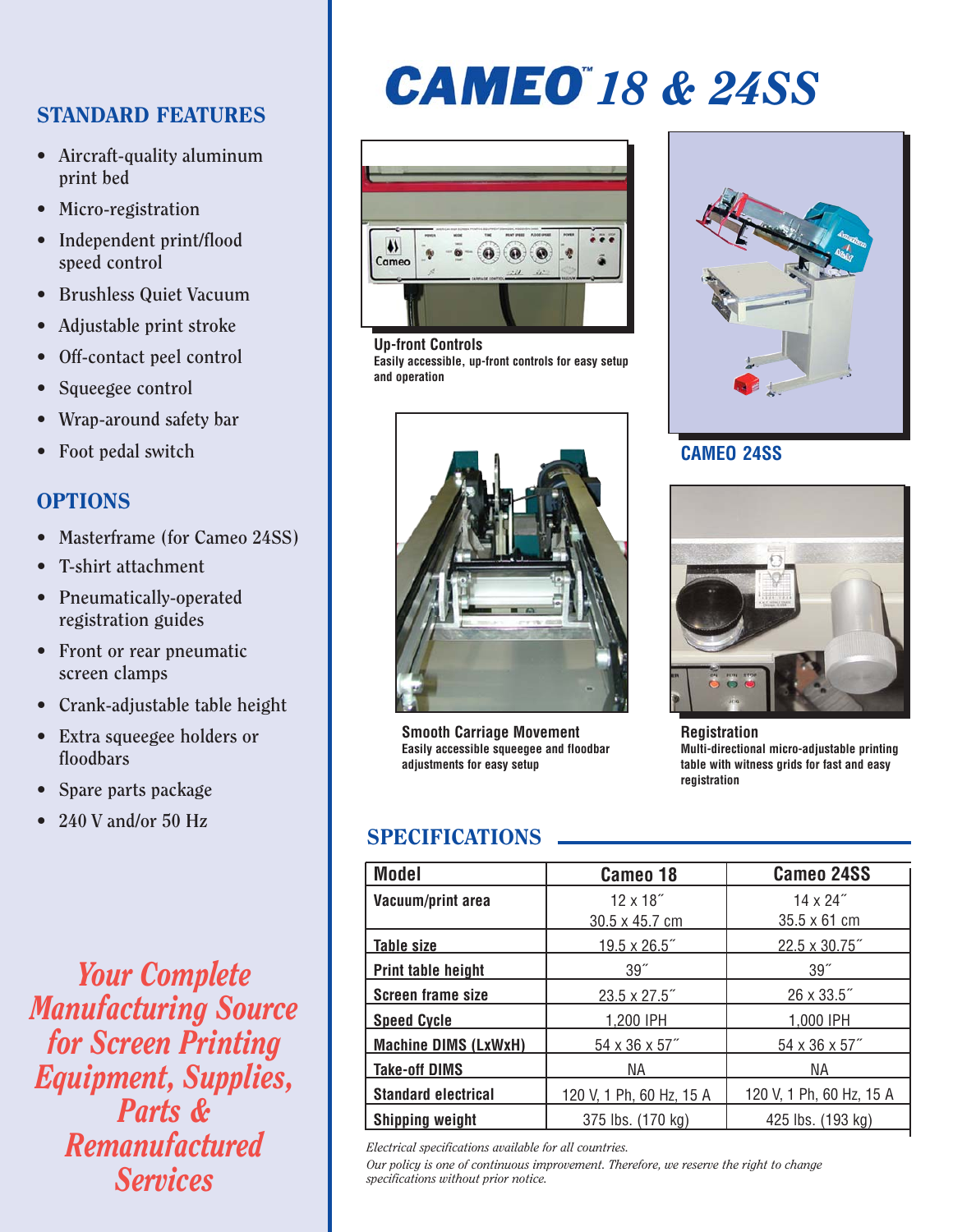# *30SS & 38SS*



**CAMEO 30SS**



**Squeegelizer Squeegee and floodbar micro-adjusted for precise results**



**Quiet Vacuum Motor Brushless, maintenance-free motor for quiet, efficient operation**



**Safety Bar Wrap-around safety bar for increased operator safety**

# SPECIFICATIONS

| <b>Model</b>                | <b>Cameo 30SS</b>                  | <b>Cameo 38SS</b>                 |
|-----------------------------|------------------------------------|-----------------------------------|
| Vacuum/print area           | $22 \times 30''$<br>55.9 x 76.2 cm | 25 x 38"<br>$63.5 \times 96.5$ cm |
| <b>Table size</b>           | 32.25 x 36.75"                     | 34.75 x 44.25"                    |
| Print table height          | 41"                                | 41"                               |
| <b>Screen frame size</b>    | $36 \times 42"$                    | 39 x 49.5"                        |
| <b>Speed Cycle</b>          | 1,000 IPH                          | 800 IPH                           |
| <b>Machine DIMS (LxWxH)</b> | $67 \times 47 \times 63"$          | $72 \times 55 \times 65$ "        |
| <b>Take-off DIMS</b>        | 67 x 100 x 48"                     | 67 x 100 x 42"                    |
| <b>Standard electrical</b>  | 120 V, 1 Ph, 60 Hz, 15 A           | 120 V, 1 Ph, 60 Hz, 18 A          |
| <b>Shipping weight</b>      | 550 lbs. (250 kg)                  | 750 lbs. (340 kg)                 |

*©2003 A.W.T. World Trade, Inc. No part of this literature may be reproduced without written permission. Specifications subject to change without notice. #LIT-1013 09/03*

### STANDARD FEATURES

- **Masterframe with adjustable clamps**
- **Aircraft-quality aluminum print bed**
- **Micro-registration**
- **Independent print/flood speed control**
- **Brushless Quiet Vacuum**
- **Adjustable print stroke**
- **Off-contact peel control**
- **Squeegee angle adjustment**
- **Wrap-around safety bar**
- **Foot pedal switch**

## **OPTIONS**

- **Take-off device**
- **Printing table retrofitted for take-off device**
- **Pneumatically operated registration guide pins with on/off controls**
- **Front or rear pneumatic screen clamps**
- **Squeegelizer air controls**
- **Extra squeegee holders or floodbars**
- **T-shirt attachment**
- **Spare parts package**
- **240 V and/or 50 Hz**



*A Division of The A.W.T. World Trade Group*



A.W.T. World Trade, Inc. *Corporate Headquarters: 4321 N. Knox Ave. Chicago, IL 60641-1906 USA 773.777.7100 • Fax: 773.777.0909 sales@awt-gpi.com • www.awt-gpi.com*